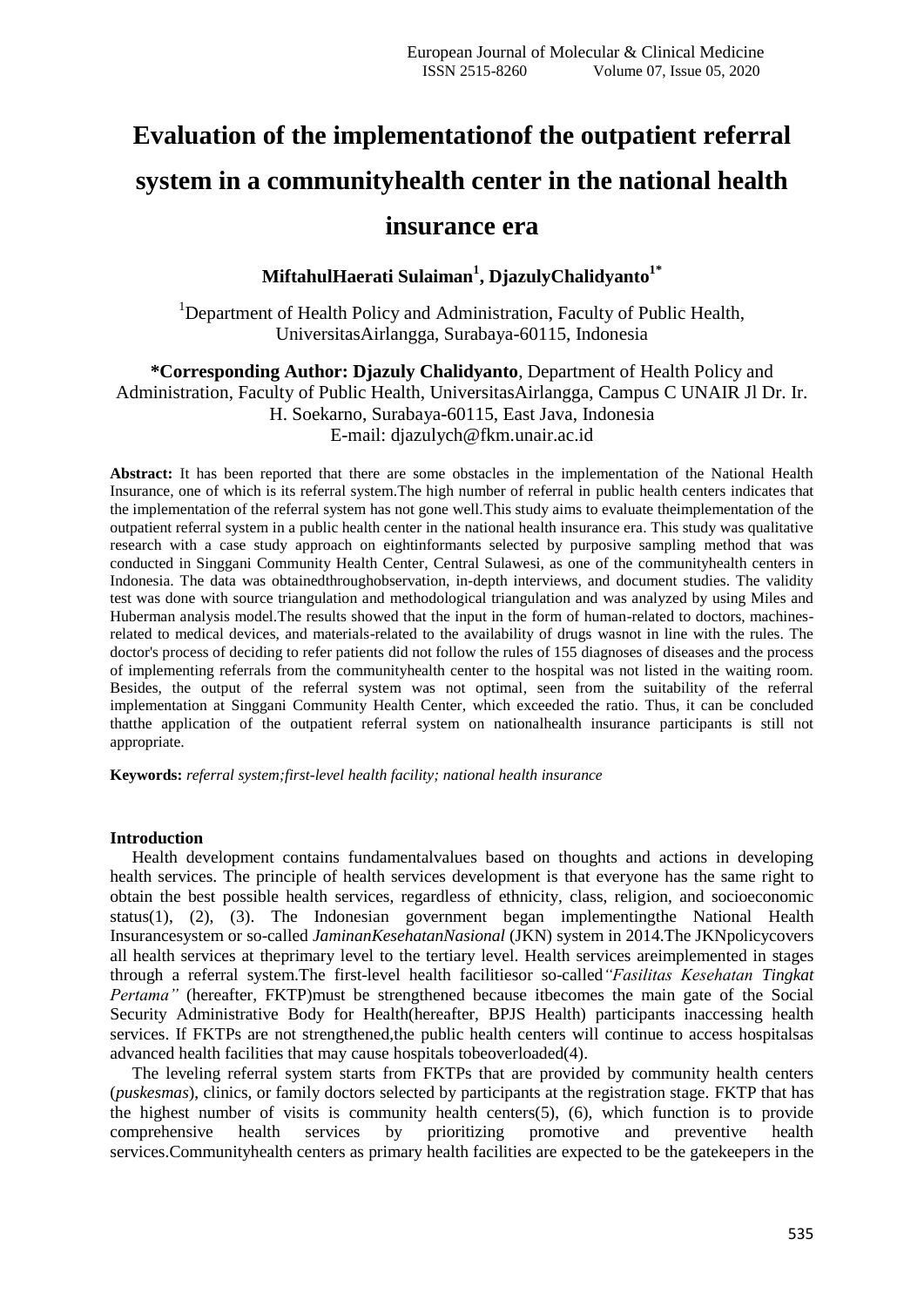National Health Insurance era so that it is likelythat most health services can be carried outat community health centers(7).

Based on the data from Primary Care (P-Care)services of BPJSHealthat Singgani Community Health Center, the referral ratio in 2017 was 30.2%. From January to November 2018, the ratio experienced an increase to32.4%, which indicated that Singgani Community Health Center had not performed its function as a referral deterrent.Based on the preliminary study conducted at the P-Care services of BPJS HealthatSinggani Community Health Center, it was noticed that there was anissue regarding a high number of referral ratios. There was also a problem in the form of lack of human resources, especially doctors,besides its limited health facilities and inadequate drug availability. Due to the difficulty of handling diseases managed by the doctors in the signified community health center, the patients had to be referred to advanced health facilities. Thus, the P-Care application was not running optimally thatit hampered the patients' referral processes. At the quarterly output, there was an increase in the number of patient referrals.

Based on the background elucidated above, therefore, this study aims to evaluate the implementation of an outpatient referral systemin a community health center in the national health insurance era.

## **Material and Methods**

This study is qualitative research with a case study approach. In-depth interviews were carried out on eight informants from Singgani Community Health Center, Central Sulawesi of Indonesia,including the head of the center, doctors, dentists, the heads of pharmaceutical installations, P-Care officers of BPJS Health, and the patients who were also members of BPJS Health. The study was conducted on January 14, 2019 - April 4, 2019.

This study further used primary and secondary data, which were gathered through observation, indepth interviews, and document study. The validity test was completedby source triangulation and technical triangulation. The data were then analyzed by employing Miles and Huberman analysis model, which consists of data collection, data reduction, data presentation and drawing conclusions and verification.

#### **Results**

## *Evaluation of inputs in the implementation of theoutpatient referral system at Singgani Community Health Center in the national health insurance era*

Community health centers often lacked human resources, especially the number of doctors. At Singgani Community Health Center, if a doctor was absent, the head of the center had to request a substitute doctor to the regional health office to provide temporary services to Singgani Community Health Center. As a consequence, the substitution certainly affected the accuracy of the center in delivering the best service to patients.

The informant also described that there were only five doctors at Singgani Community Health Center, namely one dentist and fourgeneral practitioners who worked in 4 sections, including pediatricsection, adolescent section, adult section, and elderly section.

The available equipment at Singgani Community Health Center, moreover, was inadequate to carry out the referral. One example was the damaged dentist equipment, such as light curing and scaler tools. Hence, patients were forced to be referred to the hospital, although the health problems could be solved at the center. Besides, the authorsfound that many of the standard pieces of equipment recommended for the first-level facility did not meet the medical device standards listed in the annex of Minister of Health Regulations No. 75 of 2014 onCommunity Health Center.

Furthermore, the number of raw materials forthe implementation of the referral system at Singgani Community Health Center was inadequate and not followingthe national formulary standards recommended for FKTPs as stated in the Minister of Health of the Republic of Indonesia Decree Number HK 02.02/Menkes/523/2015 onFormulary National in First-Level Health Facility. As a result, many patients were referred to hospitals. Regarding drugs, the workers at community health centers could give the patients drugs, includingmedicines for poisoning, especially atropine, sodium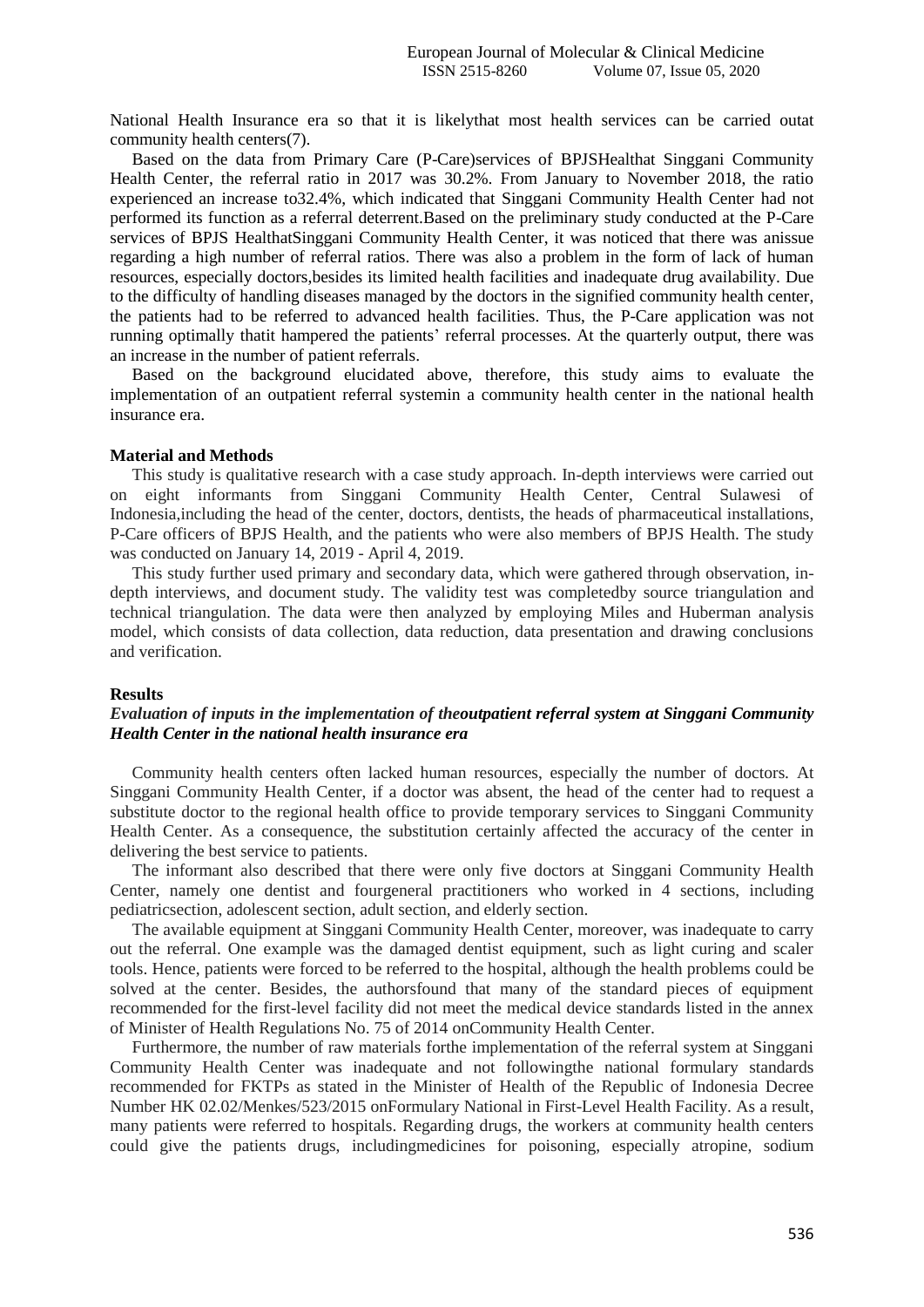bicarbonate and sodium thiosulfate; diagnostic drugs, such as Fluorescein; cardiovascular drugs; topical drugs for the skin, and tetra Caine drugs for the eyes.

## *Evaluation of processes in the implementation of the outpatient referral system at Singgani Community Health Center in the national health insurance era*

The results of this study explained that when deciding to refer patients from Singgani Community Health Center to the hospital, the doctors had not fulfilled the 155 diagnoses of diseases. The decision was found consistent with the patients' referral documents with conditionswhich anaphylactic reactions wereincluded in the 155 diagnoses of diseases, such as Hepatitis A, DHF, Malaria, Leptospirosis who must be referred to hospitals. Besides, the list of 155 diagnoses of diseases could not be found anywhere on the doctor's desk.

When doctors at the community health centers are unable to handle the patients' conditions, the patients will be referred to hospitals to get treatments from a specialist doctor. However, Singgani Community Health Center did not provide referral systems that were under the standards so that many patients did not understand the referral procedure. Thus, Singgani Community Health Center officials should provide the information in the waiting room.

## *Evaluation of outputs in the implementation ofthe outpatient referral system at Singgani Community Health Center in the national health insurance era*

The results indicated that the output of the referral system at SingganiCommunity Health Centerwas not optimal. Additionally, the inavailability of the equipment and drugs as well as the ability of the doctors that did not meet the standards caused the referral ratio atSinggani Community Health Centertoexceed the limit, since many patients were referred to hospitals.

#### **Discussion**

Workforcerefers to the human resources managed by anorganization. In management, the human factor is the most important in determining organizational success. The aspects seen from health workers in implementing the referral system for the National Health Insurance (JKN) patients are the number of health workers and their readiness(8), (9).

The availability of doctors at SingganiCommunity Health Center greatly influenced the implementation of services as one of the functions of community health centers that roles as a quality service provider in meeting the needs of the community. The results of this study, thus, in line with prior research, which stated that the doctor's ability to carry out his/her tasks and functions was the most influencing factor in the leveling referral system in community health centers(10), (11).

The availability of facilities or service facilities in conducting medical checkups is essential to diagnose patients and provide appropriate actions(12), (13). Inadequacy of health facilities in the Singgani Community Health Center, hence, affected the quality of the services provided to patients. It can be argued so sincehealth equipment in community health centers must meet the requirements of quality, safety standards, and marketing authorization under statutory provisions, as well as regularly tested and calibrated by competent testing and calibration institutions(4). Furthermore, the lack of complete health facilities and supporting facilities will interfere with the patient's diagnosis process. As a result, the condition often forces health workers to refer patients to the hospital, which will have an impact on the increase in the referral ratios(14).

The availability of drugs in health service units dramatically affects the quality of health services. Therefore, it surely needs drug management. The procurement of medicines, primarily for JKN participants, is not separated from the other medication. Based on JKN technical guidelines, drugs at community health centers must always be available because the capitation funds payto community health centers by 20%, which includes the cost of purchasing medicines. Hence, patients or JKN program participants do not have the burden of buying drugs sinceThe pharmacists carry out drug services for JKN participants in every FKTP.Furthermore, a pharmacist at a drug installation implements drug services for JKN participants in FKTPs. Drug services further refer to the list of drugs listed in the national formulary and drug prices listed in the drug e-catalog(5).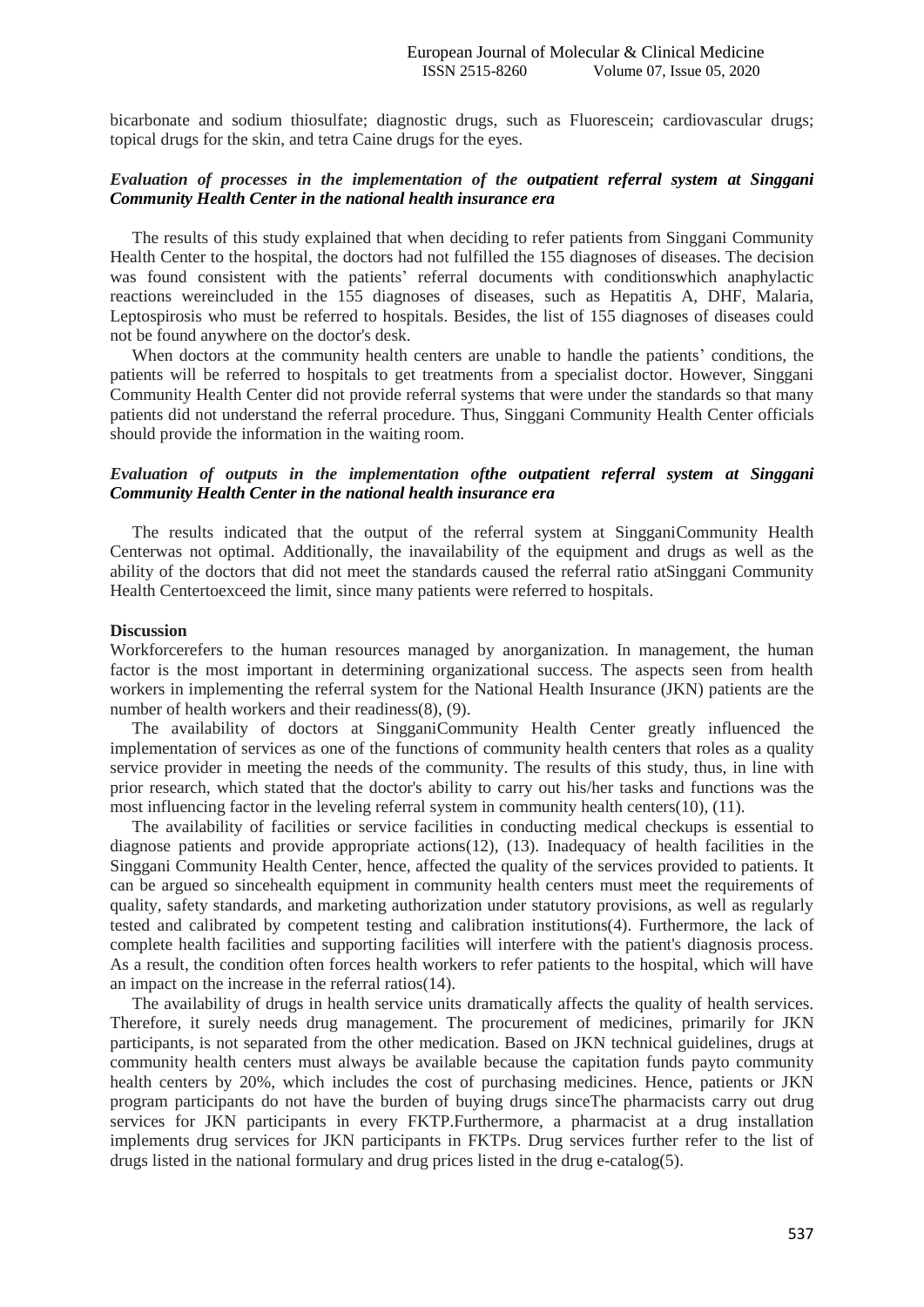The fundamentalprocess of decision-making involves identifying and diagnosing problems. These two factors include recognition (identifying) and determining (defining) problems. The collection of relevant data, thus, is indispensable to make the right decision(15), (16). The process by which the doctor diagnoses the patient determines the patient's condition to get treatment. In other words, if the patient needs further treatment or subspecialist doctor's treatment, then the patient must be referred to advanced health services. Another research also argued that high referral rates are often associated with inefficiencies, poor service, and failure to diagnose (17). Diagnosis by doctors is the most crucialfactor implemented as primary care. Diagnostic errors occur when a patient's diagnosis is incorrect(18).The process of handling patients at the health center is inseparable from the process of providing services for patients. To improve the quality of services better, it needs to give patients the right treatment as established.

Some *Jamkesmas* (Public Health Insurance) patients who feel disadvantaged due to complicated administration, unsatisfactory services, and discrimination can claim their legal rights. Apatient's right is to obtain safe, quality, and affordable services. Moreover, a patient can also receive compensation if the service received is not appropriate. People who use *Jamkesmas* can submit their complaints to community health centers or hospitals as an internal improvement effort in their services or to institutions that pay attention to consumers(19).

The implementation of non-optimal referral system at community health centers and the unavailability of supporting facilities can increase the number of patient referrals to hospitals so it may reduce the quality of services provided (20). The appropriateness of system implementation coversdata and information about the picture of a referral system as regulated in Ministerial Regulation Number 001 of 2012 onIndividual Health Services Referral System, article 4 paragraph 1, which states that health services implemented in stages according to the medical needs of the first level health services. Minister of Health Decree Number 75 of 2014 onCommunityHealth Center states that Community Health Center can handle 155 diagnoses of diseases, which implies that health workers in community health centers should not refer patients if their disease is one of the155 diagnoses of diseases.

## **Conclusion**

The implementation of the outpatient referral system in communityhealth centers in the national health insurance era, especially at Singgani Community Health Centeris still not appropriate. The argumentis based on the input point of view that indicates if the doctors' services are not optimal andthe medical devices are inadequate, such as the damaged equipment used in the dentist's room, and the inavailability of certain drugs. These factors hence cause many patients to be referred to hospitals. In the process, namely making decisions to refer the patients, moreover,is the doctors are still not following the rules of 155 diagnoses of diseases.Even worse, the list of 155 diagnoses of diseasescannot be found anywhere on the doctor's desk. Thus, when a doctor at the Singgani CommunityHealth Center is unable to handle a patient's illness, he/she will refer the patient to ahospital. As a consequence, the output of referral from Singgani Community Health Center to hospitals still has a very high ratio.

### **Acknowledgement**

The authorswould like to acknowledge all of the informants who were cooperative to join this study as well as tothe Head of SingganiCommunityHealthCenter,who supported thisstudy very well.

### **References**

- 1. Priharjo R. Konsep dan Perspektif praktik keperawatan profesional. Jakarta EGC. 2008;
- 2. Sadeghi-Yarandi M, Golbabaei F, Karimi A. Evaluation of pulmonary function and respiratory symptoms among workers exposed to 1, 3-Butadiene in a petrochemical industry in Iran. Arch Environ Occup Health. 2020;1–8.
- 3. Maschietto N, Baird C, Porras D. Percutaneous intraluminal downsizing of systemic‐to‐pulmonary artery shunts: a novel application of the Diabolo stent technique—Case series and description of the technique. Catheter Cardiovasc Interv. 2020;95(3):471–6.